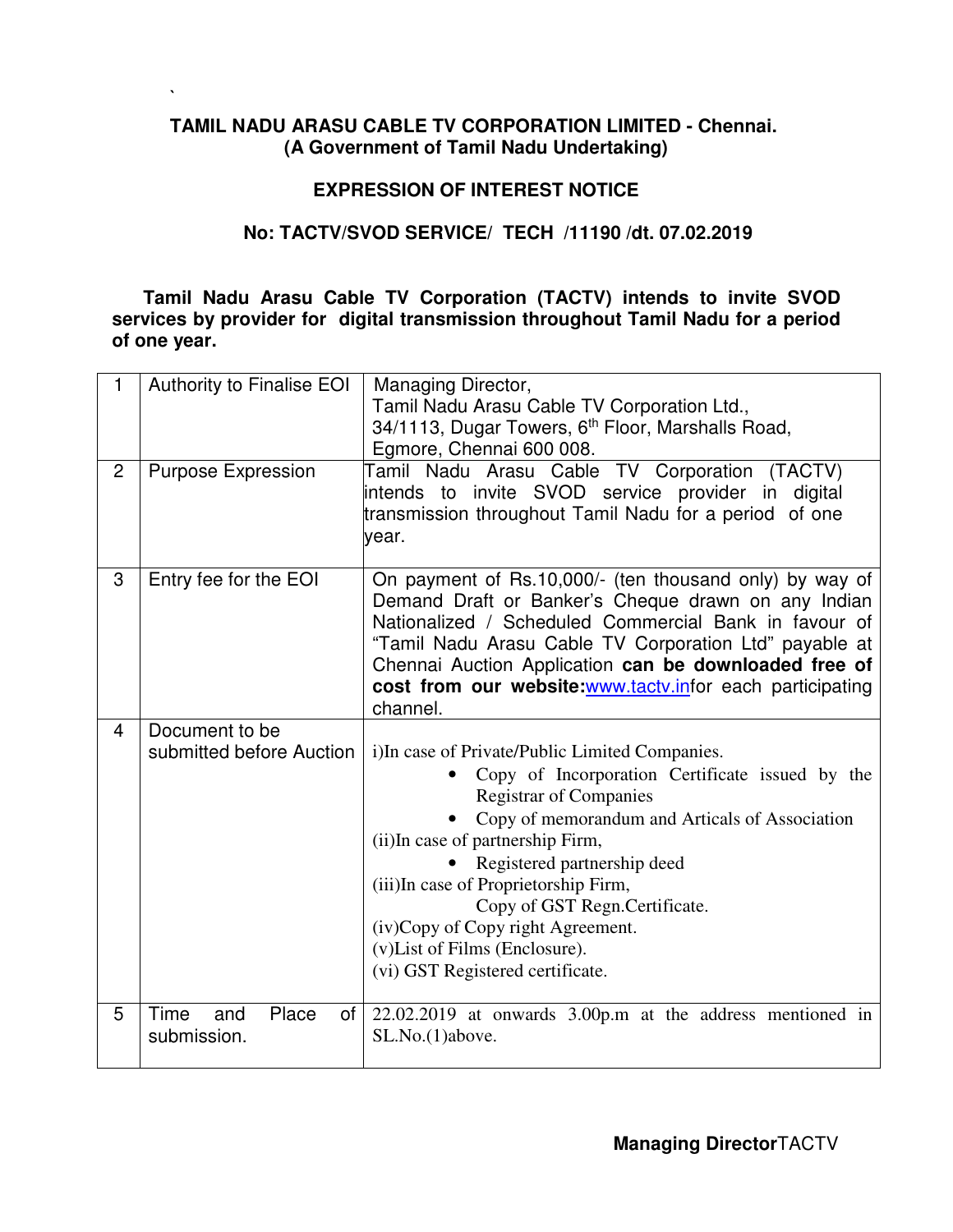# **Conditions for the allotment of Channel for SVOD services for through TACTV the placement fee mode.**

# **1. PREAMBLE**

Tamil Nadu Arasu Cable TV Corporation Ltd is a Government of Tamil Nadu undertaking, incorporated under the Companies Act, 1956 with an aim to provide high quality cable signals to the public through Local Cable Operators at an affordable cost. The service provided by the TACTV Corporation is welfare step taken by the Government in the interest of the public and Cable TV operators. TACTV Corporation is operating in Tamil Nadu with a digital subscriber base of around 30 Lakhs.

TACTV plans to allot Channel in the digital transmission for providing subscription based Video on Demand and Services (SVOD ) services throughout Tamilnadu by collecting subscription fee. It is proposed to allot the slots on Auction basis through transparent biddingprocess.

| 2. | <b>QUALIFICATIONCRITERIA</b> |
|----|------------------------------|
|    |                              |

| <b>Clause</b>  | <b>Qualification Criteria</b>                                      | <b>Supporting Document</b>                                                                                                                                                                                                                                     |
|----------------|--------------------------------------------------------------------|----------------------------------------------------------------------------------------------------------------------------------------------------------------------------------------------------------------------------------------------------------------|
| 1              | The tenderer should be a registered<br>legal entity                | $(i)$ In<br>of Private/Public<br>Limited<br>case<br>Companies.                                                                                                                                                                                                 |
|                |                                                                    | Copy of Incorporation<br>Certificate issued by<br>the<br><b>Registrar of Companies</b><br>Copy of memorandum and<br><b>Articals of Association</b><br>(ii) In case of partnership Firm,<br>Registered partnership deed<br>(iii)In case of Proprietorship Firm, |
|                |                                                                    | <b>GST</b><br>Copy<br>of<br>$\bullet$<br>Regn.Certificate.                                                                                                                                                                                                     |
| $\overline{2}$ | T he bidder should hold valied copy<br>right for the film content. | (i)Copy of Copy right Agreement.                                                                                                                                                                                                                               |
| 3              | Detail's of film content hold by the<br>bidder                     | (ii) List of Films (Enclosure).                                                                                                                                                                                                                                |
| $\overline{4}$ | Should be registered with Goods and<br>Services Tax Department.    | GST Registered certificate.                                                                                                                                                                                                                                    |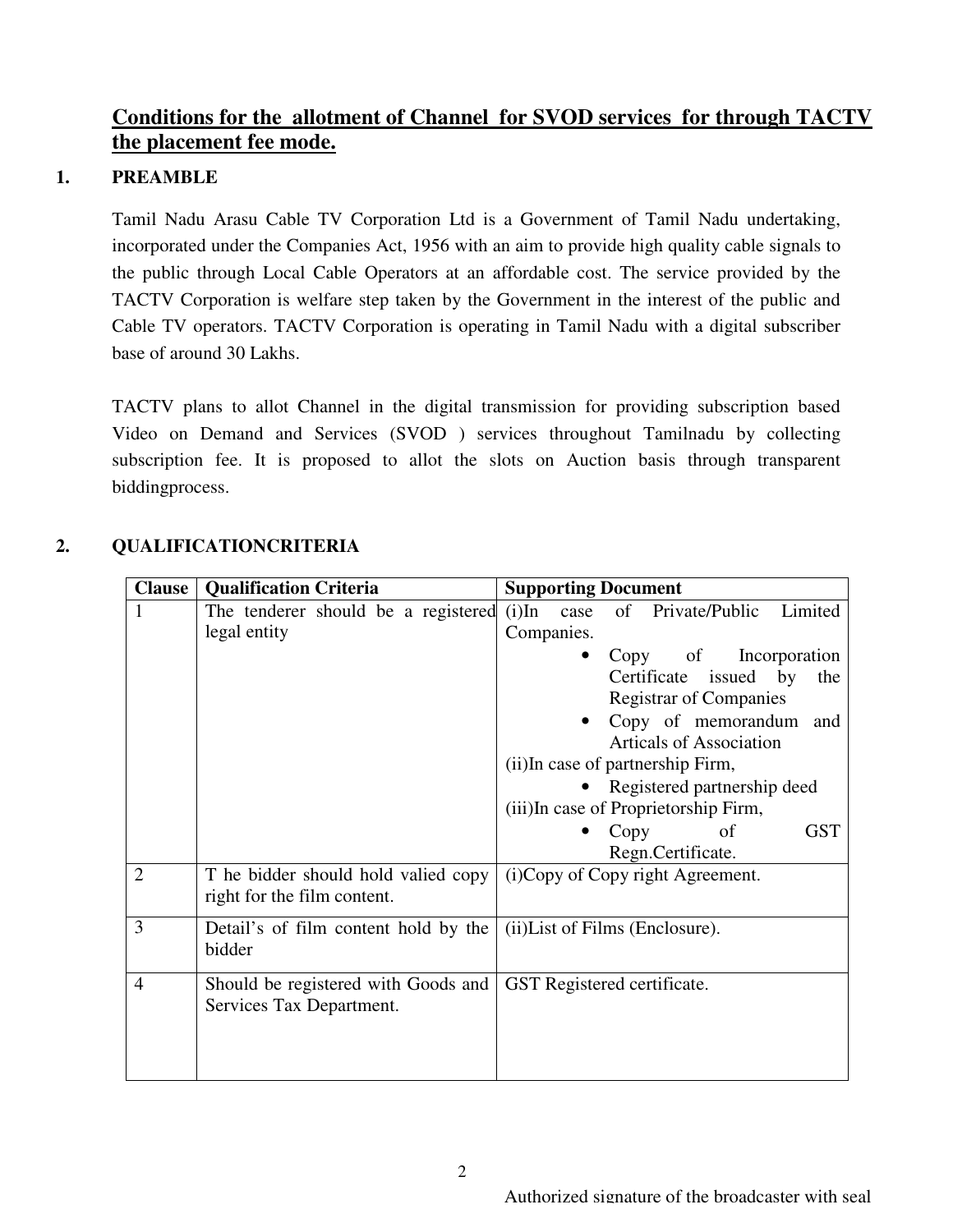#### **3. BIDDING AND REVENUE SHARE SVOD**

3(a)The bidder may also quote for LCN Placement changes preferring particular LCN.

- 3(b) The bidder should quote monthly charges per STB for the SVOD services. In addition, the revenue share offered to TACTV as percentage  $(\%)$  age of the monthly subscription must be quoted by the bidder.
- 3(c) Upon finalization of rates on auction as per Clause 3 (a) TACTV will issue the Letter of Acceptance to the success fulchannel.

# **4. AWARD OF THE CONTRACT**

- 4(a) The quoted price in the EOI with revenue share to TACTV in SVODservice will be awarded contract for a period of one year.
- 4(b) The monthly Billing for SVOD service will be based on the SMS report for the number of subscribed STBs at the end of every month. .
- 4(c) After the Allotment Order and the payment of Security Deposit and execution of the agreement, by the SVOD Service provider.

### **5. SECURITYDEPOSIT**

On receipt of the Letter of Acceptance from the TACTV, the successful SVOD should remit a Security Deposit (SD) of 1 lakh (one lakh) by way of Demand Draft drawn on any scheduled commercial bank in favour of "Tamil Nadu Arasu Cable TV Corporation Limited, within 3 (three) working days from the date of receipt of Letter of Acceptance.

### **6. AGREEMENT**

The successful channel for a SVOD service provider should execute an agreement as may be drawn up to suit the conditions on a non-judicial stamp paper of value, as prescribed in law on the date of remittance of Security Deposit and shall pay for all stamps and legal expenses incidental thereto. In the event of failure to execute the agreement, within the time prescribed, the SD amount remitted by the channel will be forfeited besides cancelling the bid and TACTV reserves the right to award to another successful bidders.

# **7. PERIOD OFCONTRACT**

The Awarded SVOD would be given the contract for a period of one year from the date of issuance of LOA . The channels are not allowed cancel the contract within 3 months. However TACTV reserves the right to terminate the contract and change Landing Channel due to issue like nonpayment.On cancellation of contract before 1 year the security deposit will be forfeited.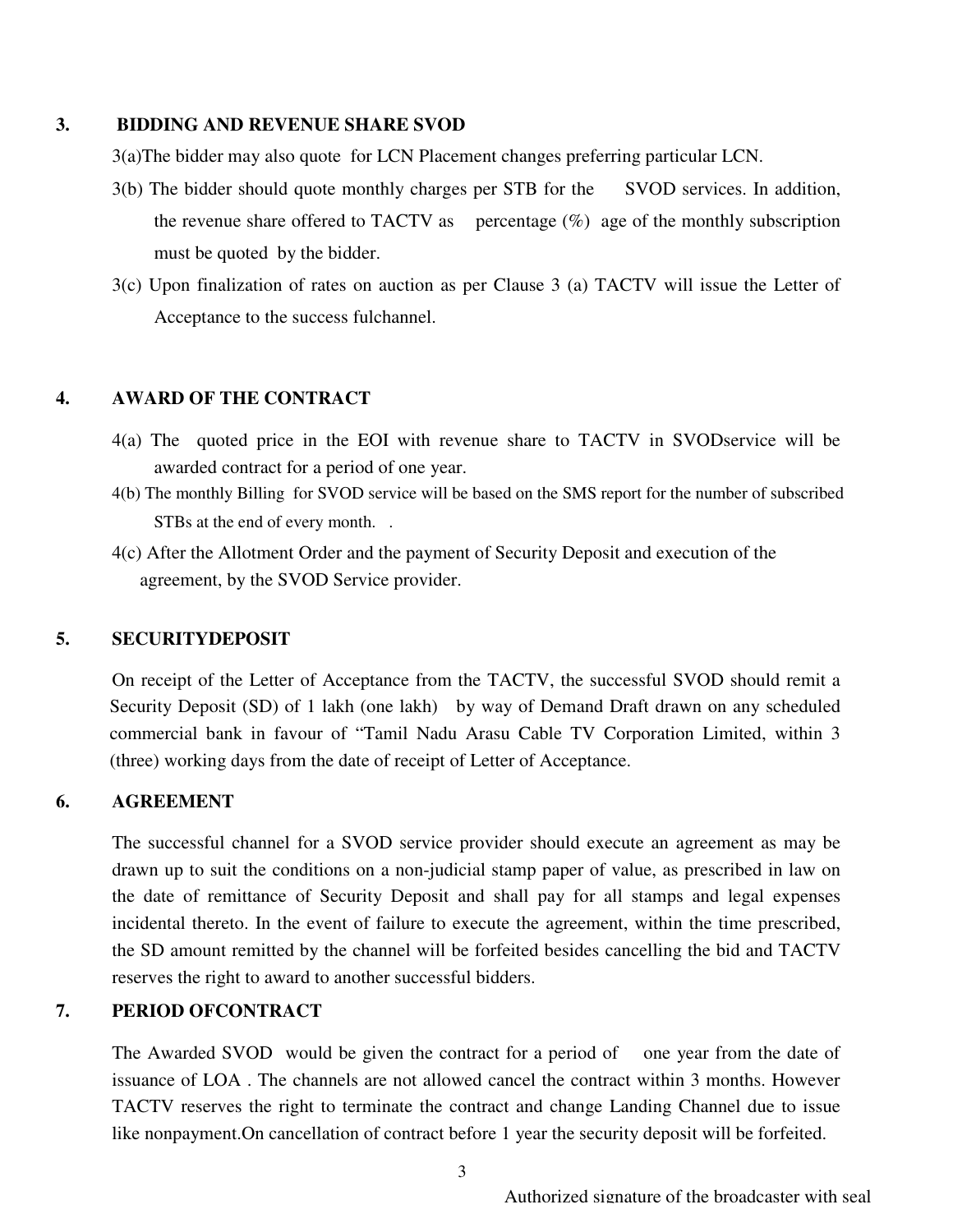### **8. OBLIGATIONS SVOD service provider**

- 8(a) The SVOD service provider, should provide the content of its Channel in AV mode/ multicastIP to the head end of the MSO at Chennai at present or to any other places where the MSO operates its Head end in future.
- 8(b) The SVOD service provider should strictly adhere with the provisions of programme code and advertisement code in accordance to sec 5 and sec 6 of the Cable Television Network (Regulation) Act", 1995.
- 8(c) The SVOD service provider shall transmit programmes only with copyrights from their respective owners or assignees and without contravening the provisions of "The Copy right Act 1972 and "The Cinematography Act 1952"
- 8(d) The SVOD service provider shall refrain using the name of MSO either in procuring advertisement or in any other activities to promote the business of SVOD or in any other manner.
- 8(e) The SVOD service provider shall provide signals of highest quality and maintain its services to maximum level.
- 8(f) The SVOD service provider shall accept the Geographical area of Cable Service provided by the MSO limited to its territory and shall not claim any difference in subcription fee due to the change in Territorial Area.
- 8(g) The SVOD service provider shall comply with all the applicable statutes or laws for the time being in force, or any rules, codes, regulations, notifications, circulars, guidelines, orders, directions etc., issued, published or circulated under any law for the time being in force.
- 8(h) The SVOD service provider Shall extend all reasonable co-operation, to the Multi System Operator (MSO), to enable the Multi System Operator (MSO) to conduct such inspections etc. so as to satisfy itself with regard to the fulfillment of the conditions mentioned in this Agreement.
- 8(i) The SVOD service provider shall have no right, without the prior written consent of the Multi System Operator (MSO) to assign or transfer any of its rights or obligations.
- 8(j) The SVOD service provider shall not do any act or thing as a result which would go against the provisions said in the "The Emblems and Name (prevention of improper use) Act 1950 (12 of 1950), "The cinematography Act" 1952 (37 of 1952), "The Tamil Nadu Cinema,"The Competition Act" 2002 (12 of 2003) and "Cable Television Network (Regulation Act" 1955, "The Tamil Nadu Cinemas Regulation Rules" 1957, "The Prize Competitions Act" 1955 (42 of 1955), "The Copy Rights Act" 1957 (14 of 1957), " The trade and merchandise marks Act" 1958 (43 of 1958)," The Consumer Protection Act" 1986 (68 of 1986) Regulation) Act", 1995.
- 8(k) TACTV will not be responsible or cannot be impleaded on any of the legal issues that may arise out of the copyright of the content.
- 8(l) The service provider is responsible for entire marketing of the SVOD services through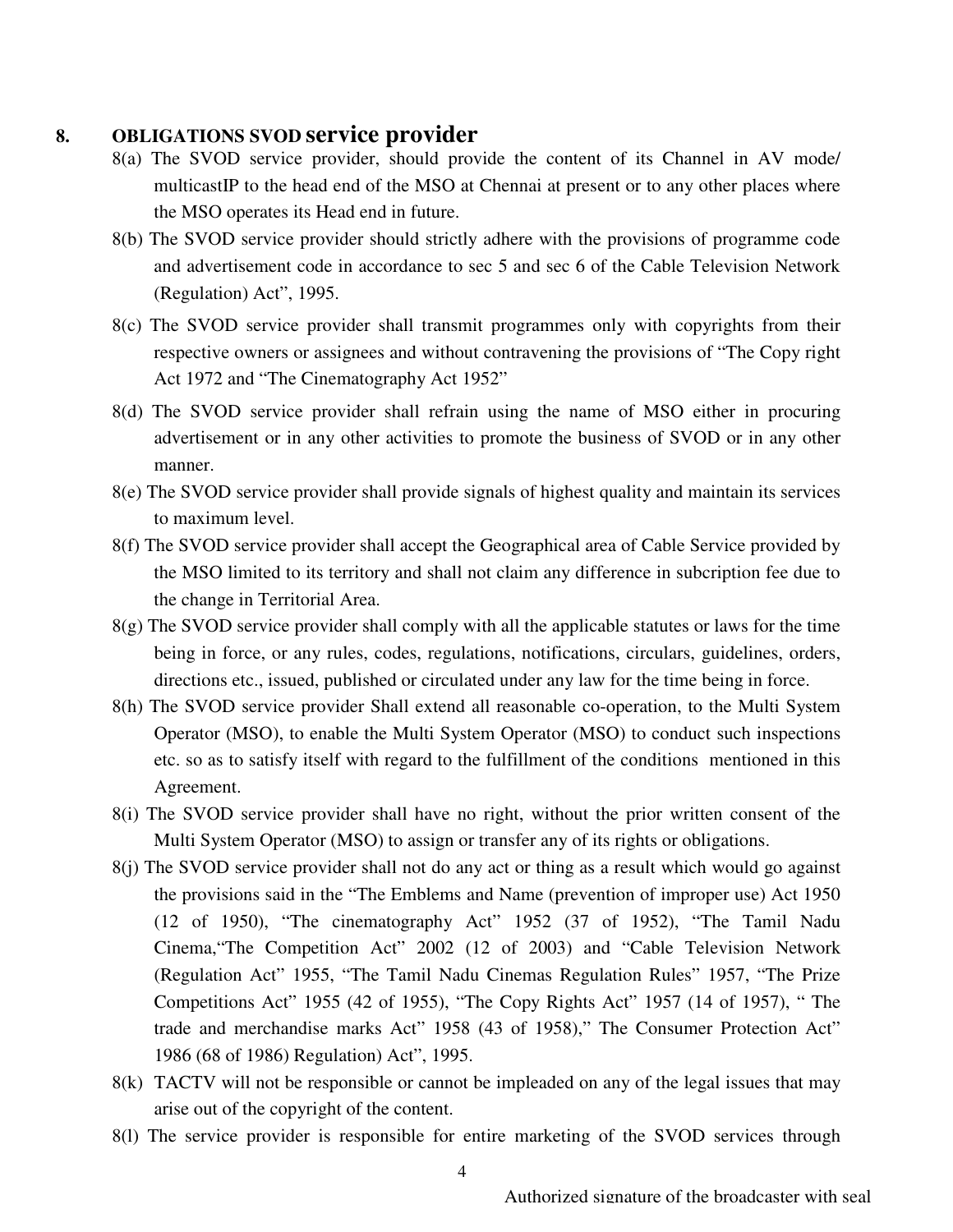promo Videos, Advertisements , Graphics etc in the allotted channel.

#### **9. PAYMENT TERMS (Lump sums)**

The successful SVOD service provider shall receive agreed share before  $10<sup>th</sup>$  of next month.

### **10. TERMINATION OF THECONTRACT**

TACTV reserves right to terminate the contract at any time during the validity period on account of non-fulfillment of contract on any count. This will be in addition to TACTV right to make allotment of the slot to another channel at the risk and cost of the channel .

#### **11. GENERAL CONDITIONS**

11(a) Conditions in any form will not be accepted.

- 11(b) Any notice regarding any problems, shall deemed to be sufficiently served, if given in writing at usual or last known place of business.
- 11(c) TACTV reserves the right to relax or waive or amend any of the conditions.

11(d)The right of final acceptance is entirely vested with TACTV. its reserves the right to accept or reject any or all of the in full or in parts without assigning any reason whatsoever.

- 11(e) There is no obligation on the part of TACTV to communicate with who are not awarded.
- 11(f) After acceptance of the contract by TACTV, the channel will have no right to withdraw his contract of placement fee.
- 11(g) The SVOD service provider shall NOT operate in another name unless a valid "name change certificate" is obtained from TACTV.
- 11(h) Any takeover/ change of management during the currency of contract should be intimated to TACTV within 15 days.

#### **12. ASSIGNMENT**

The SVOD service provider awarded channel shall not directly or indirectly transfer, assign or underset the contract or any part, share or interest therein nor shall take a new partner without written consent of TACTV provided nevertheless any such consent shall not relieve the channel from any obligation, duty or responsibility under thecontract.

**13.** TACTV reserves the right to accept or reject any or all the bids in part or in totality or to negotiate with any or all the SVOD service provider or to withdraw/ cancel/ modify this auction without assigning any reason whatsoever.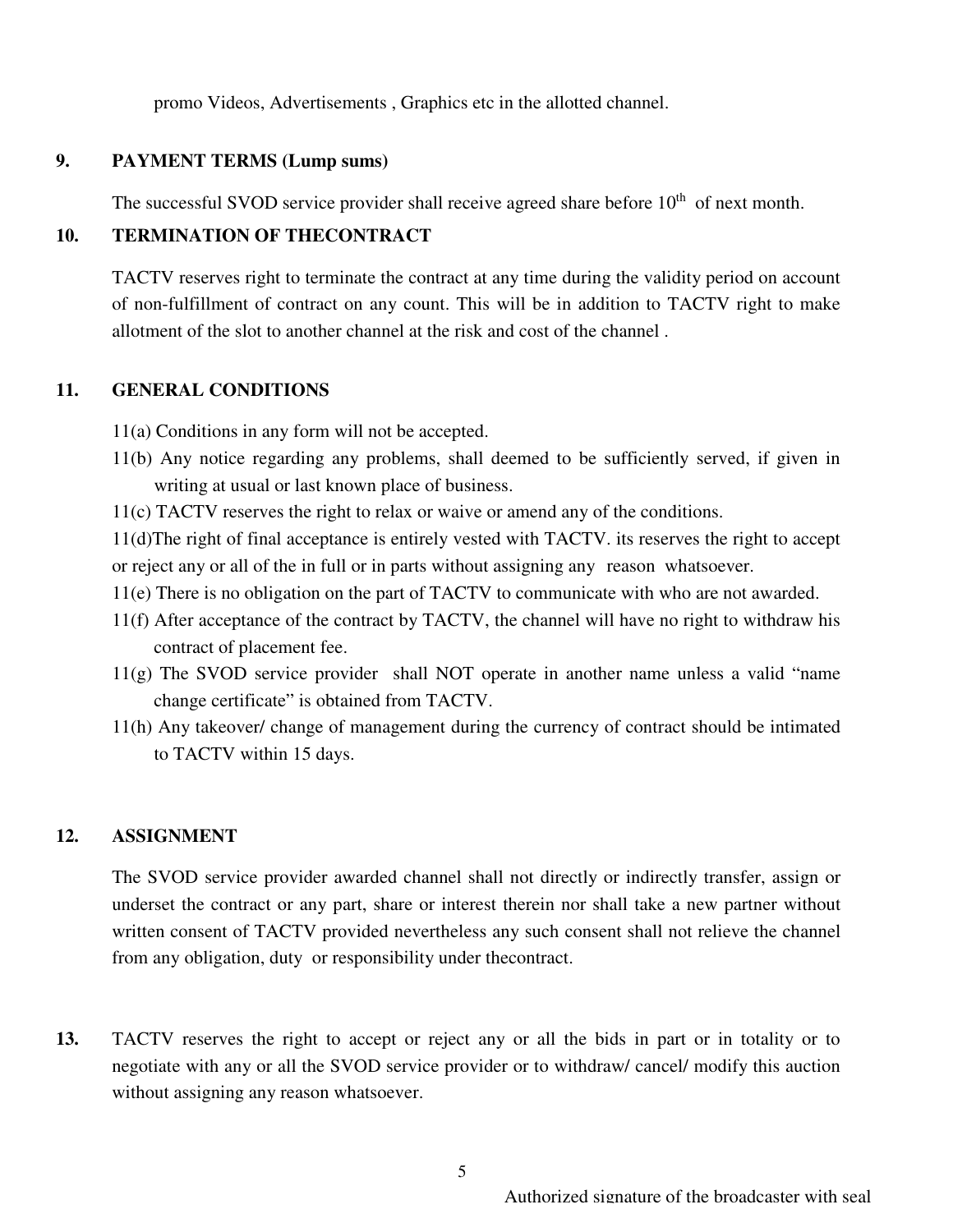# **14. JURISDICTION OF THECOURT**

Any dispute arising out of non-fulfillment of any of the terms and conditions of this Auction /Agreement will be subject to the Chennai jurisdiction only.

We agree to the above terms and conditions.

### **AUTHORIZED SIGNATURE OF THE BROADCASTER IN AUCTION**

**DATE :** 

**NAME IN BLOCK LETTERS:** 

**DESIGNATION:** 

**ADDRESS:**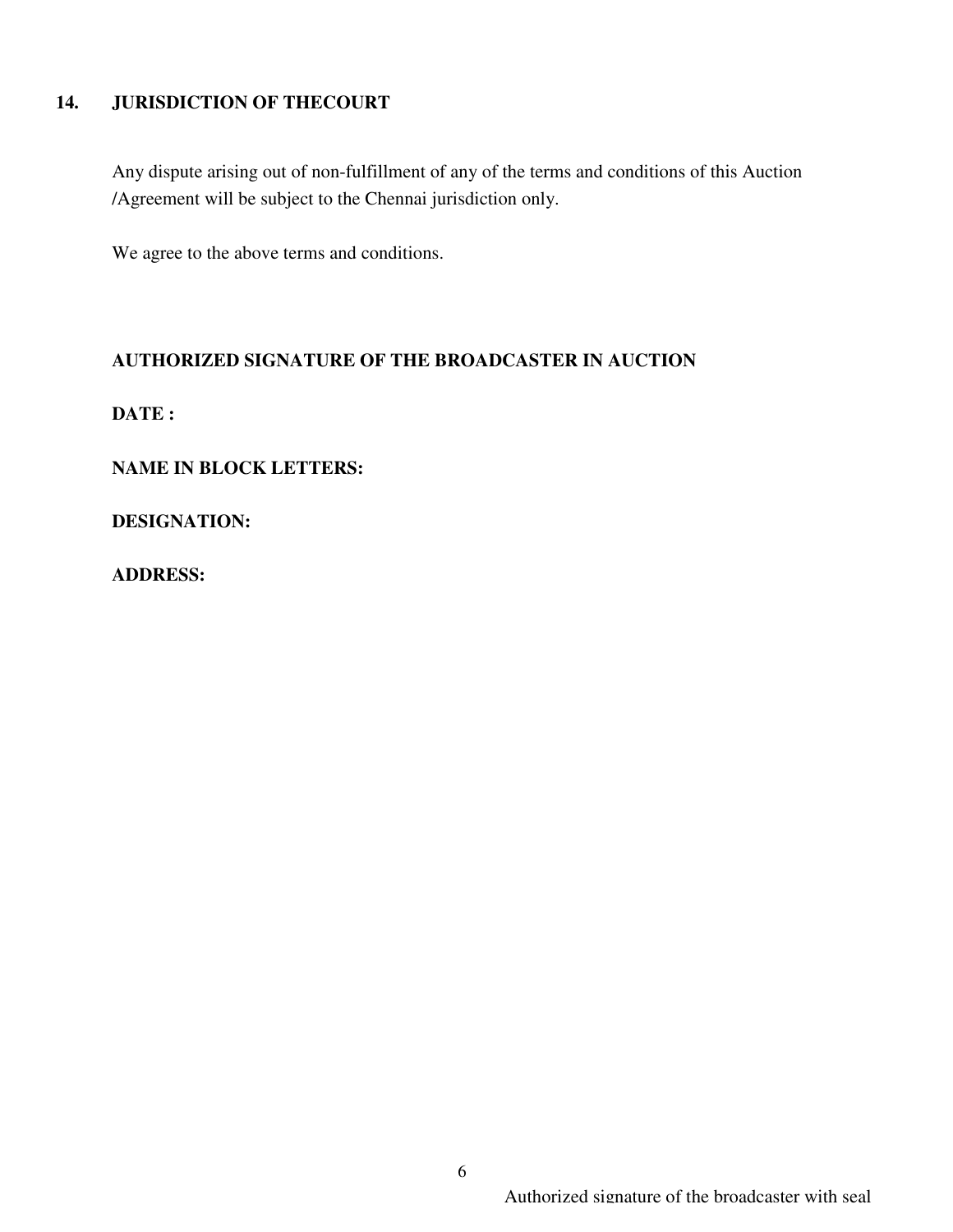#### ANNEXURE – II

#### **Form for Expression of Interest as SVOD service provider by in TACTV network**

From,

Name: Address: Ph: Fax: E-mail:

To The Managing Director, Tamilnadu Arasu Cable TV Corporation Limited (TACTV),  $34/13$ ,  $6<sup>th</sup>$  Floor, Dugar Towers, Marshall's Road, Egmore, Chennai - 600 008

Date:

Sub: Expression of Interest for the fixation of fee for the allotment of SVOD service provider in the digital transmission for telecasting throughout Tamilnadu –Reg .

Ref: Your Notice Dt. ..........

With reference to above, we submit herewith our Expression of Interest application for the participation in auction for the allotment of SVOD service provider in the digital transmission throughout Tamilnadu as specified by TACTV in this auction notice.

We enclose the following documents:

- 1) Conditions duly signed in each page and enclosed in token of accepting the auction conditions.
- 2) Demand Draft or Banker's Cheque for Rs\_\_\_\_\_\_\_\_\_/- (Rupees ) as entry fee for each SVOD participating (DD/ Banker's ChequeNo. dated Drawn on Bank in favour of "Tamil Nadu Arasu Cable TV Corporation Limited", payable atChennai).
- 3) Details of the SVOD service provider particulars(Annexure-III) (One form for each particular).
- 4) Details of Service charges to be collected for SVOD services.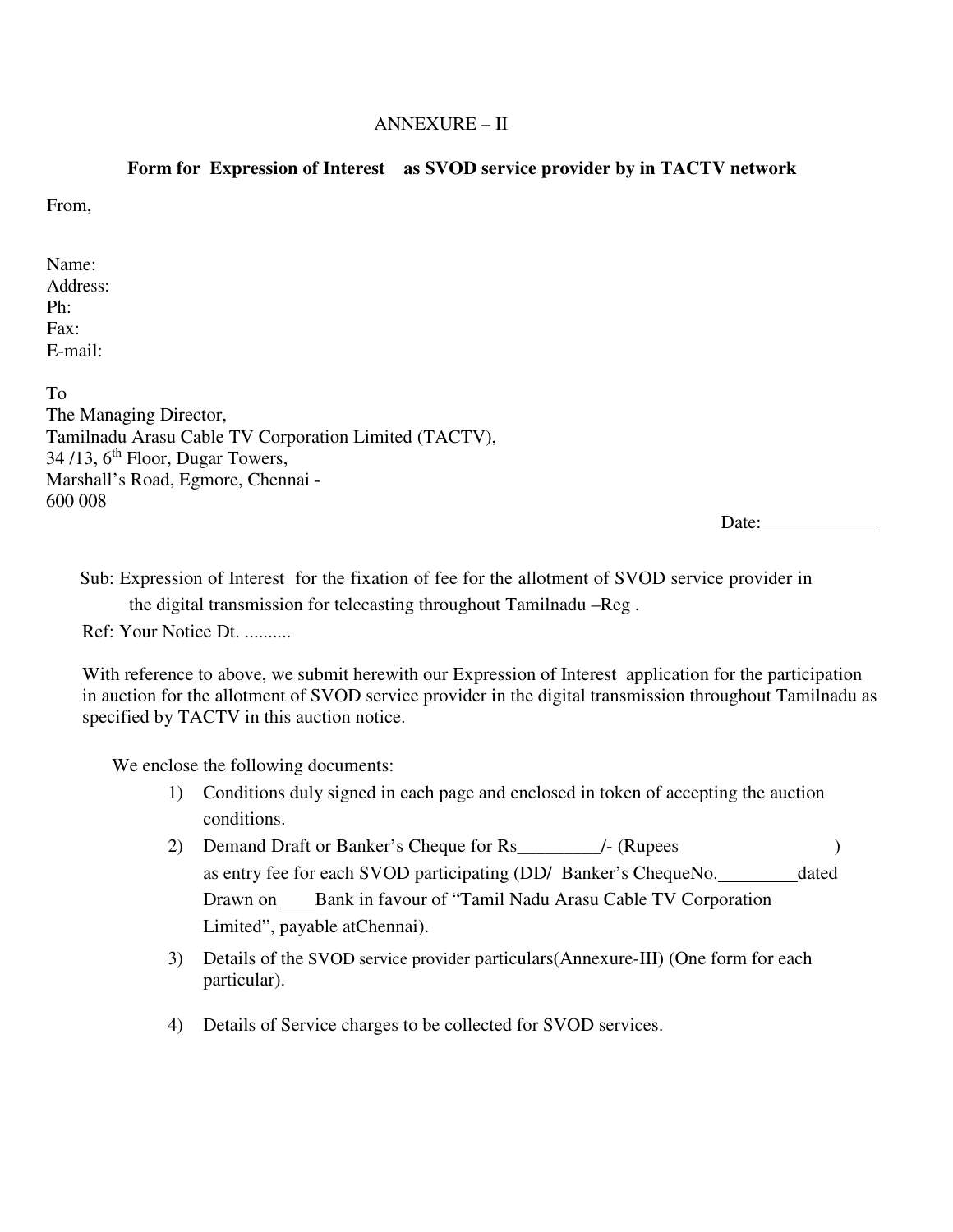### **ANNEXURE – III**

| 1. Name of the                                        |              |
|-------------------------------------------------------|--------------|
|                                                       |              |
| Company/Individual/                                   |              |
| Proprietorship opting as                              |              |
| SVOD service provider                                 |              |
| 2. Registered Address                                 |              |
|                                                       |              |
|                                                       |              |
| 3. Address for                                        |              |
| Correspondence                                        |              |
|                                                       |              |
| 4. Telephone Number                                   |              |
| $\overline{5}$ . Fax                                  |              |
| 6.Email                                               |              |
| 7. Website, if any                                    |              |
| 8. Contact Person                                     | Name:        |
|                                                       | Designation: |
|                                                       | Phone:       |
|                                                       | Mobile:      |
|                                                       | E-mail       |
| 9. Date of Incorporation                              |              |
| 10. Name of the Directors                             |              |
|                                                       |              |
|                                                       |              |
|                                                       |              |
| 11. Service Tax/GST                                   |              |
| <b>Registration Number</b>                            |              |
|                                                       |              |
|                                                       |              |
| 12. PAN Number                                        |              |
|                                                       |              |
| 13. Copy right ownership                              |              |
| details for videos to be                              |              |
|                                                       |              |
|                                                       |              |
| telecasted on new.(separate<br>list can be enclosed). |              |

# **DETAILS OF THE SVOD service provider**

# **Authorized signature of the SVOD Service Provider with seal (with seal and address)**